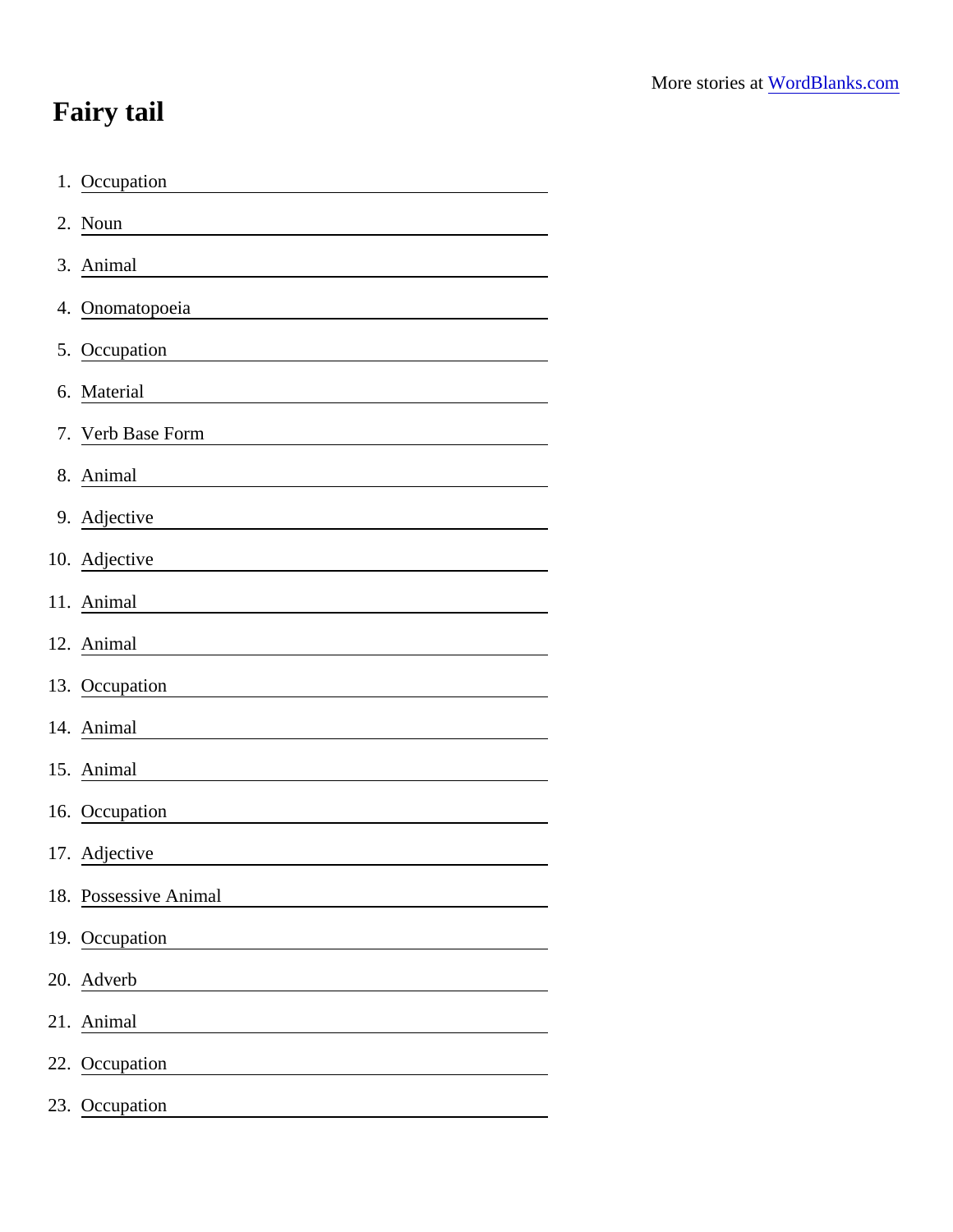| 24. Possessive Occupation |
|---------------------------|
| 25. Adjective             |
| 26. Occupation            |
| 27. Animal                |
| 28. Noun                  |
| 29. Verb Past Tense       |
| 30. Animal                |
| 31. Occupation            |
| 32. Verb Past Tense       |
| 33. Noun                  |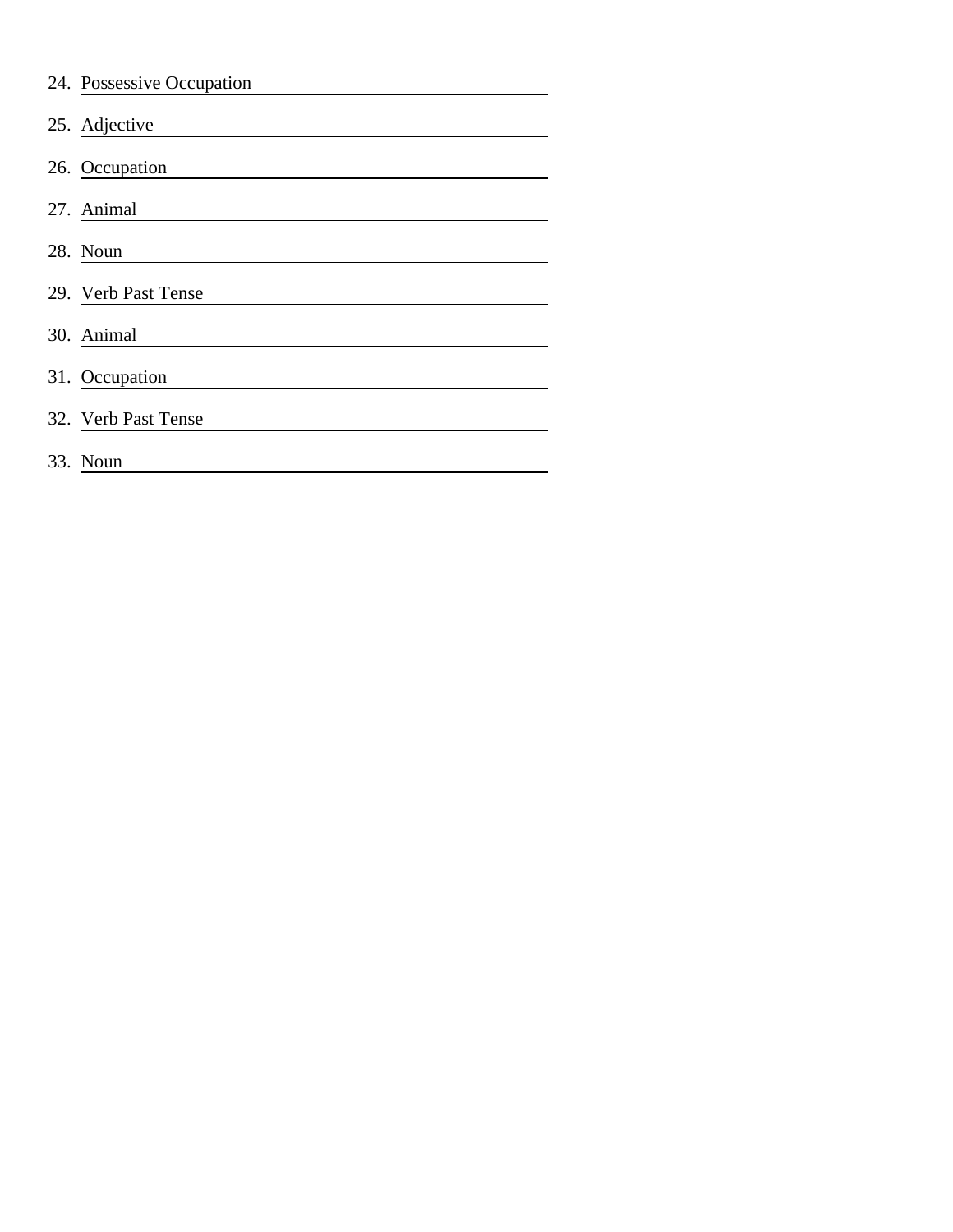## **Fairy tail**

| Once apon a time, there was a <u>compation</u> She lived in a <u>second</u> . Then, one day she was           |  |  |
|---------------------------------------------------------------------------------------------------------------|--|--|
| kidnapped by an evil ___________________. With an angry _______________________, he flew off. The king sent a |  |  |
|                                                                                                               |  |  |
|                                                                                                               |  |  |
| Adjective armor, weapons, and a flying animal Marsh He set off to slay the animal Marsh 2.                    |  |  |
|                                                                                                               |  |  |
| Good Ending:                                                                                                  |  |  |
| The <u>cocupation</u> fought the animal to a standstill. Then, the animal ate him. Just when it               |  |  |
| looked like our occupation was Adjective , he burst through the possessive animal skin. He                    |  |  |
| and the <b>compation</b> got married and lived <b>Adverb</b> ever after.                                      |  |  |
|                                                                                                               |  |  |
| <b>Bad Ending:</b>                                                                                            |  |  |
| The animal quickly ate the occupation and the occupation . The possessive occupation                          |  |  |
| Adjective ______ armor gave the dragon infinite power, and so the dragon destroyed the universe.              |  |  |
|                                                                                                               |  |  |
| Evil Ending:                                                                                                  |  |  |
| The <u>cocupation</u> slew the <u>community</u> , absorbed its <b>Noun</b> , and conquered the universe.      |  |  |

Weird